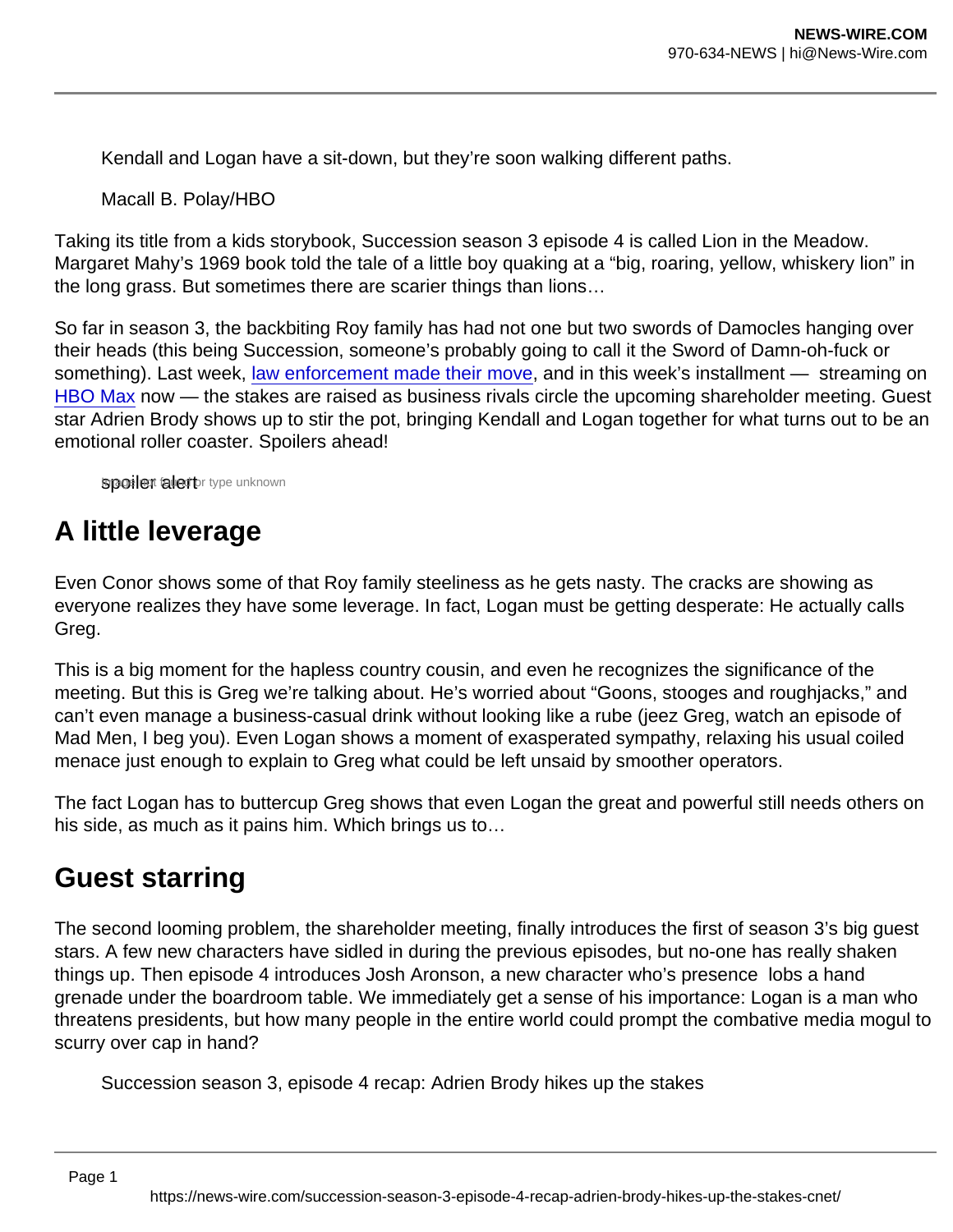Adrien Brody takes a hike in Succession.

Macall B. Polay/HBO

Played by Oscar-winner Adrien Brody, Aronson looks like a homeless guy (more on that in a moment), aside from the fact he's standing in the middle of his own private island. "You think I'm a dipshit who got lucky at the casino," he tells the Roy boys, but, "You work for the shareholders, you work for me… I have a gun at your head."

An influential wedge shareholder, Aronson is one of the only people in the world who can put Kendall and Logan in the same room. And Logan's apparently heartfelt tribute to Kendall takes everyone by surprise. "He's a good kid and I love him," Logan says. "Maybe he's the best one of all of them." Brian Cox and Jeremy Strong are so good in the moment of silence that follows.

But while they end up hiking a trail together, Logan and Kendall are definitely not on the same path. Logan's spite and inability to back down coupled with Kendall's inability to take control of a situation open the door for business rival Stewey to swoop in (literally). It looks like the family in-fighting could lose them the company. And Logan's collapse is a reminder of that all this mess started because the old lion's health is more precarious than he'd ever admit.

### Tat makes too of us

Roman remembers Kendall's bachelor party, when he and his brother's friends one-upped each other with the craziest stunt they could think of. Next thing you know, a homeless man has "KR" tattooed on his forehead. The Roys have a history of casually wielding their wealth to dehumanize and abuse those poorer than them (remember the million-dollar check at the baseball game in the very first episode). And it's probably not the worst thing rich people have ever done in real life. The British creator of Succession, Jesse Armstrong, will be well aware of the stories about recent prime ministers and their wealthy student chums [allegedly burning cash in front of homeless people](https://www.theguardian.com/commentisfree/2018/oct/14/bullingdon-is-on-its-uppers-lets-celebrate-by-trashing-a-restaurant).

Season 3, episode 5, Retired Janitors of Idaho, airs next Sunday, Nov. 14.

#### Successive thoughts

- Tom has reached the point of ranking prisons. He hears good things about the toilet wine. He's definitely unraveling — just see his weird heart-to-heart with Greg about the tale of [Roman emperor](https://allthatsinteresting.com/sporus)  [Nero and his eunuch empress Sporus](https://allthatsinteresting.com/sporus). "I'd castrate you and marry you in a heartbeat," Tom says.
- Last week Logan said, "politics is people", and this week he puts the maxim into action by applying pressure on the president of the United States. A stopped clock is right occasionally, it seems, as we see the circumstances in which a corrupt media magnate actually shows some journalistic rigor.
- Even the mega-rich enjoy a conference call joke. After a year or two of Zoom calls, this is highly